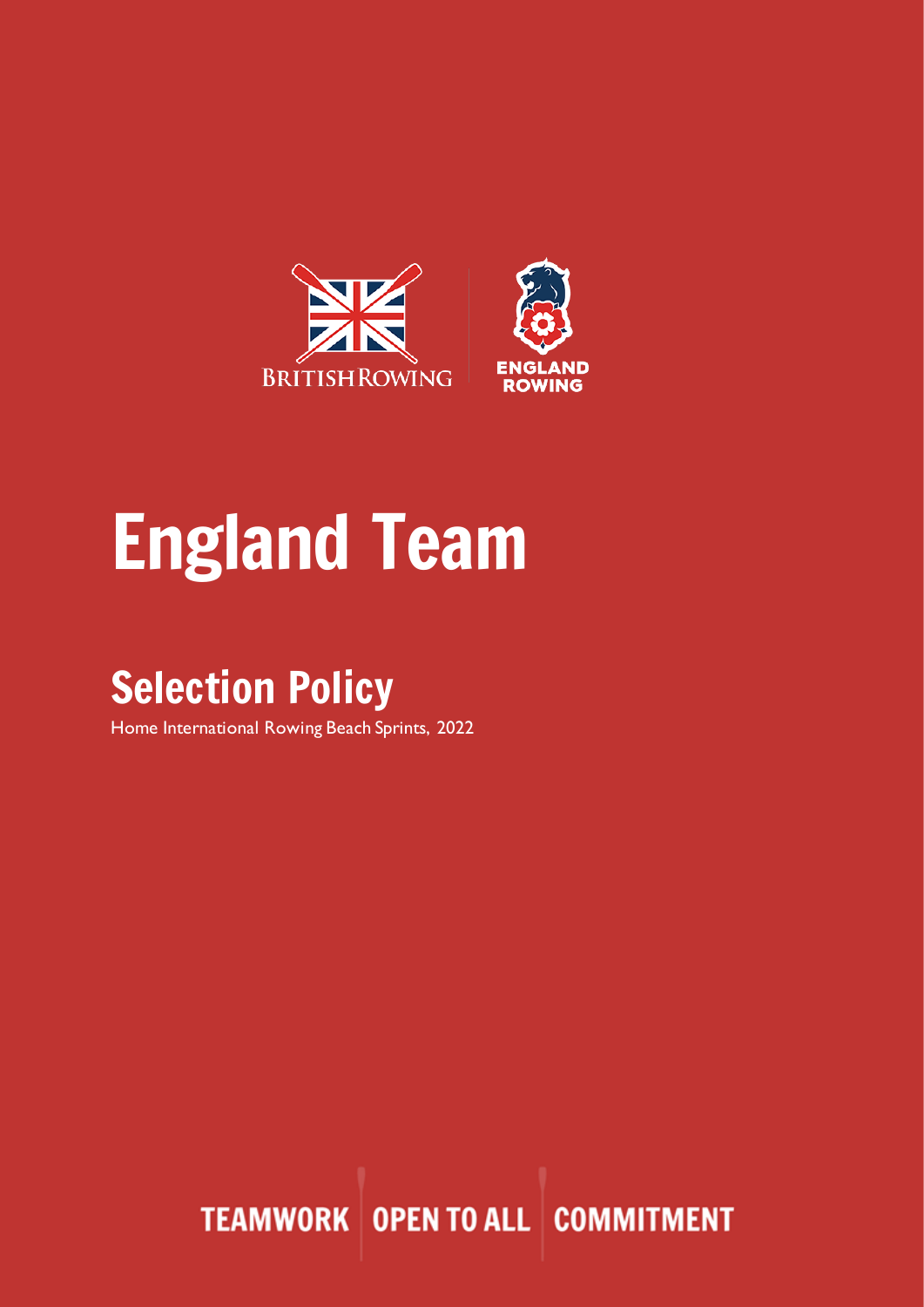



## Introduction

The Home International Rowing Beach Sprints (HIRBS) is a team event with points awarded according to finish position in each race, with an overall winner for the event.

Representing England is a unique development opportunity for both rowers and coaches wishing to gain international experience. For some, it could be the first step to representing Great Britain.

The HIRBS comprises events in the following boat classes:

| Juniors:   MCIx, WCIx, MixC2x |
|-------------------------------|
| Seniors:   MCIx, WCIx, MixC2x |

The Regatta will take place on Saturday August  $20^{\text{th}}$ , 2022, at St Andrews and will be hosted by Scotland.

Racing will take place on a beach sprint course including running sprint, 250m slalom out, 250m straight back and sprint to the finish.

## Eligibility for England Team Selection

No athlete may compete for England at the HIRBS if they have rowed/sculled/coxedfor another country in a Home International event the previous year.

Every competitor must be qualified by one of the following conditions:

- Having been born in England.
- Having a parent or grandparent born in England.
- Be a resident in England for 6 of the 12 months prior to the HIRBS and be a member of a club in England during that time.
- If an athlete lives in one Home Country and competes for a club in another Home Country and has competed for that club for more than the previous 6 months, that athlete may compete for either Home Country.

All athlete's and coach's participation is on the basis that they have confirmed that they have read, understood and agreed to abide by British Rowing's Rules of Racing, Code of Conduct [and all other relevant Policies and Guidance.](https://www.britishrowing.org/about-us/policies-guidance/)

All rowers and coaches must have completed Clean Sport education since September 2021 prior to the HIRBS. Please see Anti-Doping information below for opportunities to attend Clean Sport education.

As well as satisfying the eligibility criteria, all athletes for the England Team must be a member of British Rowing and hold a Race license and a registration number as the entry to the British Rowing Beach Sprint Championships will be on BROE.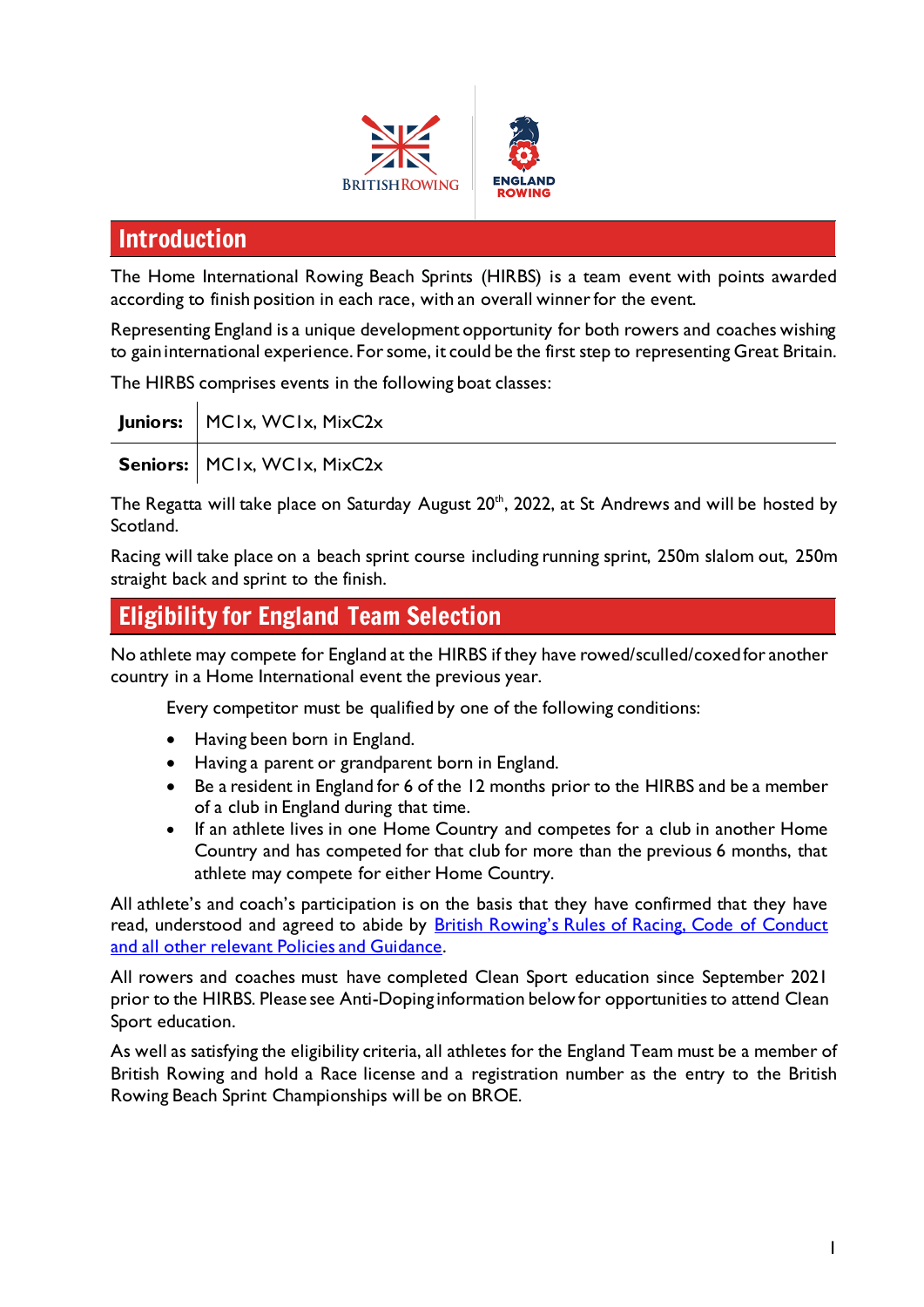

## England Team

The England Team will comprise 8 athletes (2 Junior Men, 2 Junior Women, 2 Senior Men and 2 Senior Women).

**Note**: Selected crews and their coaches must attend a meeting after the British Rowing Beach Sprint Championships with the Team Manager for the HIRBS outlining important information and logistics for the event.

**Cost:** If selected the expected cost per athlete will be in the region of £360-£450 and cost per coach is £100. This includes meals, accommodation and kit. This does not include transport to Scotland.

All athletes and coaches will be asked to complete a self-reflection process with either the England Team Manager, or England Team Coach.

## Selection Event – British Rowing Beach Sprint Championships

The 2022 England Team (Seniors and Juniors) will be selected from the results of the British Rowing Beach Sprint Championships which will be held at Saundersfoot, Wales on Sunday June 26th. To be considered for the England Team you must have entered the British Rowing Beach Sprint Championships and have registered your interest to represent England using this **[registration form](https://docs.google.com/forms/d/e/1FAIpQLScCLyGzpzfnz255Ous5sZAiutLzg1z8n6mCF4XaAGJ227xKzg/viewform?usp=sf_link)** no later than 23:59 Sunday June 26th. More information about the British Rowing Beach Sprint Championships can be found [here.](https://www.britishrowing.org/events/events-calendar/british-rowing-offshore-championships/) Late registrations will not be accepted.

If we are unable to select from the British Rowing Beach Sprint Championships due to cancellation of the competition or specific event the selection panel will select a team from the registered rowers, based on beach sprint competition history from the season beginning September 2021. This will include GB February & April static water trials, the Welsh Rowing [Beach Sprint Championships](https://www.welshrowing.com/en/sea-events/welsh-beach-sprint-championships) and the [Saints Coastal Regatta.](https://saints-regatta.wp.st-andrews.ac.uk/)

**Selectors**: The selection panel will comprise of 3 individuals, being the British Rowing Head of Performance Talent, the England Team Manager and the England Lead Coach (Beach Sprints). This group will oversee selection of the full team and select by majority vote.

## Junior Team

| Clx | The highest placed finisher who has registered for the England Team in the<br>Junior MCIx or WCIx categories will be selected for the MCIx or WCIx<br>respectively. |
|-----|---------------------------------------------------------------------------------------------------------------------------------------------------------------------|
| C2x | The highest placed finisher who has registered for the England Team in the<br>Junior MixC2x category will be selected for the MixC2x.                               |

**Parental Consent/Good Conduct Form**: All parents or carers will be required to read and complete the Parental Consent/Good Conduct Form. Athletes must also sign the form. This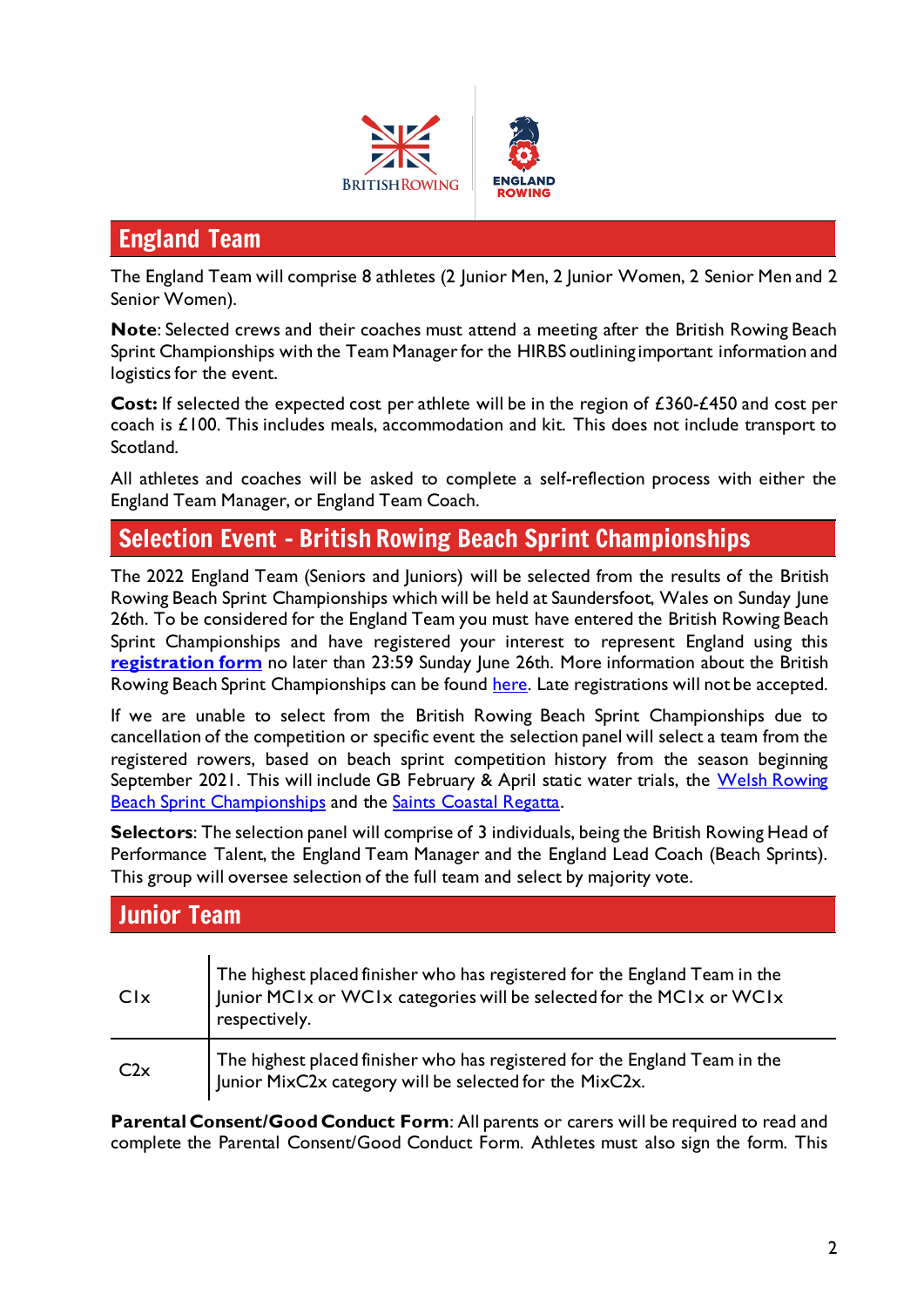

form will be issued once the crews are selected and must be submitted before departure to the HIRBS.

Athletes who have not registered and provided the correct documentation cannot be considered for selection into the England Team for the HIRBS.

| <b>Senior Team</b> |                                                                                                                                                             |  |
|--------------------|-------------------------------------------------------------------------------------------------------------------------------------------------------------|--|
| Clx                | The highest placed finisher who has registered for the England Team in the<br>MCIx or WIx categories will be selected for the MCIx or WCIx<br>respectively. |  |
| C2x                | The highest placed finisher who has registered for the England Team in the<br>MixC2x category will be selected for the MixC2x.                              |  |

## Coaches

Coaches will be selected with successful crews at the British Rowing Beach Sprint Championships. Crews that register will be asked to name their coach when registering to represent England.

#### **All coaches who accompany boats to the HIRBS must:**

- Have a valid British Rowing (RACE) Membership.
- Confirm in writing that they have read, understood, and agree to abide by British Rowing's Code of Conduct and all other relevant Policies and Procedures.
- Attend Clean Sport training (see Anti-Doping Policy) and agree to abide by UK Anti-Doping rules as adopted by British Rowing.
- Provide evidence of their identity

#### **All junior coaches who accompany boats to the HIRBS must have the following in addition to the points listed above:**

- A valid and clean Disclosure and Barring Service (DBS) check carried out through British Rowing with an issue date within the two and a half years prior to the HIRR.
- Have completed an appropriate Safeguarding & Protecting Children course recognised by British Rowing within the three years prior to the HIRR.

The England Team Manager will be in possession of the most up-to-date list of coaches who fulfil this criterion and the name of the coach on the entry form will be crosschecked with British Rowing's records. It is expected that any coach who is involved in coaching Juniors will already have an enhanced DBS check through British Rowing. **'Last minute' applications will not be accepted, and any potential coach should ensure that they are in possession of the necessary clearance in good time.**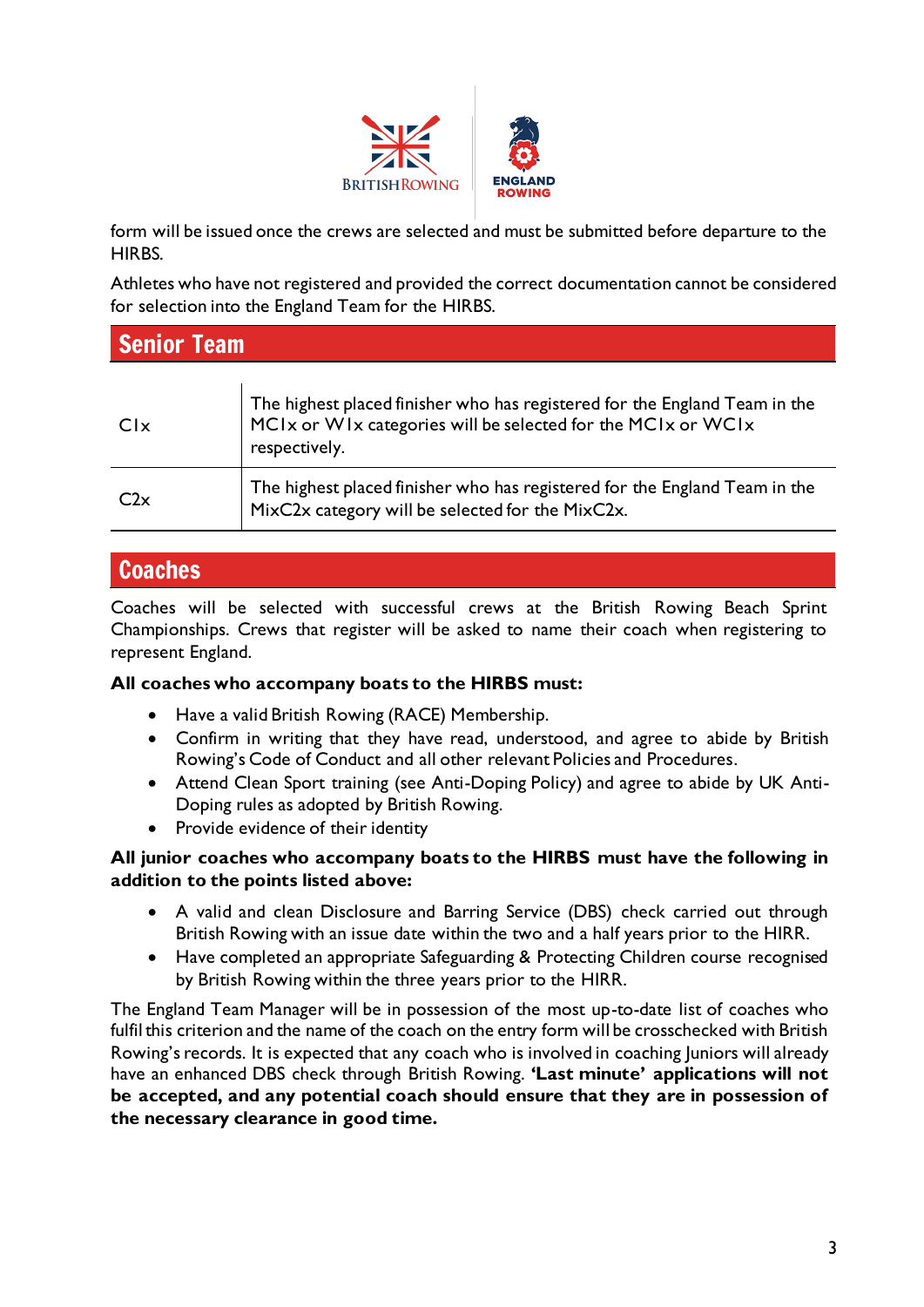

Further details can be obtained by contacting the Lead Safeguarding Officer at British Rowing at [lso@britishrowing.org](mailto:lso@britishrowing.org?subject=ENG%20Home%20International%20Rowing%20Beach%20Sprints) or 07976 902 618.

## HIRBS Rules of Racing

The HIRBS will be run under World Rowing rules, except for any variations specifically referred to in this document of the events rules.

**Juniors**: A Junior oarsperson/coxswain is one who has not attained the age of 19 years before the 1<sup>st</sup> September of the calendar year of the year of competition'.

**Note**: Boats will be provided by the host nation however individuals must provide their own blades which must be painted white prior to the training day. The England logo will be provided to complete the blade design.

## Appeals

Registered senior athletes, or the parent/guardian of registered junior athletes, are entitled to appeal against the decision of the selectors. The nature of the selection process means that selections to the team can often be made close to the regatta. As such the outcome of an appeal can have a significant impact not just on athletes directly involved in an appeal but on the preparation of other members of the team. The Appeal process is therefore designed to operate quickly and minimise impact to athlete preparation. Athletes should carefully consider if an appeal is justified, before making one.

The appeal process can only be used to determine:

- Whether the correct procedures have been followed in the implementation of the Selection Policy.
- Whether the selectors have acted reasonably, fairly and without bias in making a decision.
- Whether a selection decision was reached based on an error of fact.

The right to appeal a selection decision is provided on these grounds only and must not be seen as an opportunity to dispute the opinion of the Selectors, who will be regarded by the Appeal Panel as experts.

#### **Making an Appeal**

The appeal must be raised within 36 hours of a "Selection Decision". A Selection Decision is defined as:

- Either the publication of the names of members of the Provisional Team
- Or formal written communication between the Team Manager and the athlete that it is the intention of the selectors to no longer consider the athlete for selection.

An appeal should be initiated by emailing Susan Lightman, Deputy Director of Legal and Governance at **susan.lightman@britishrowing.org** (Subject: ENG Appeal) setting out full details of the basis upon which the athlete is appealing including: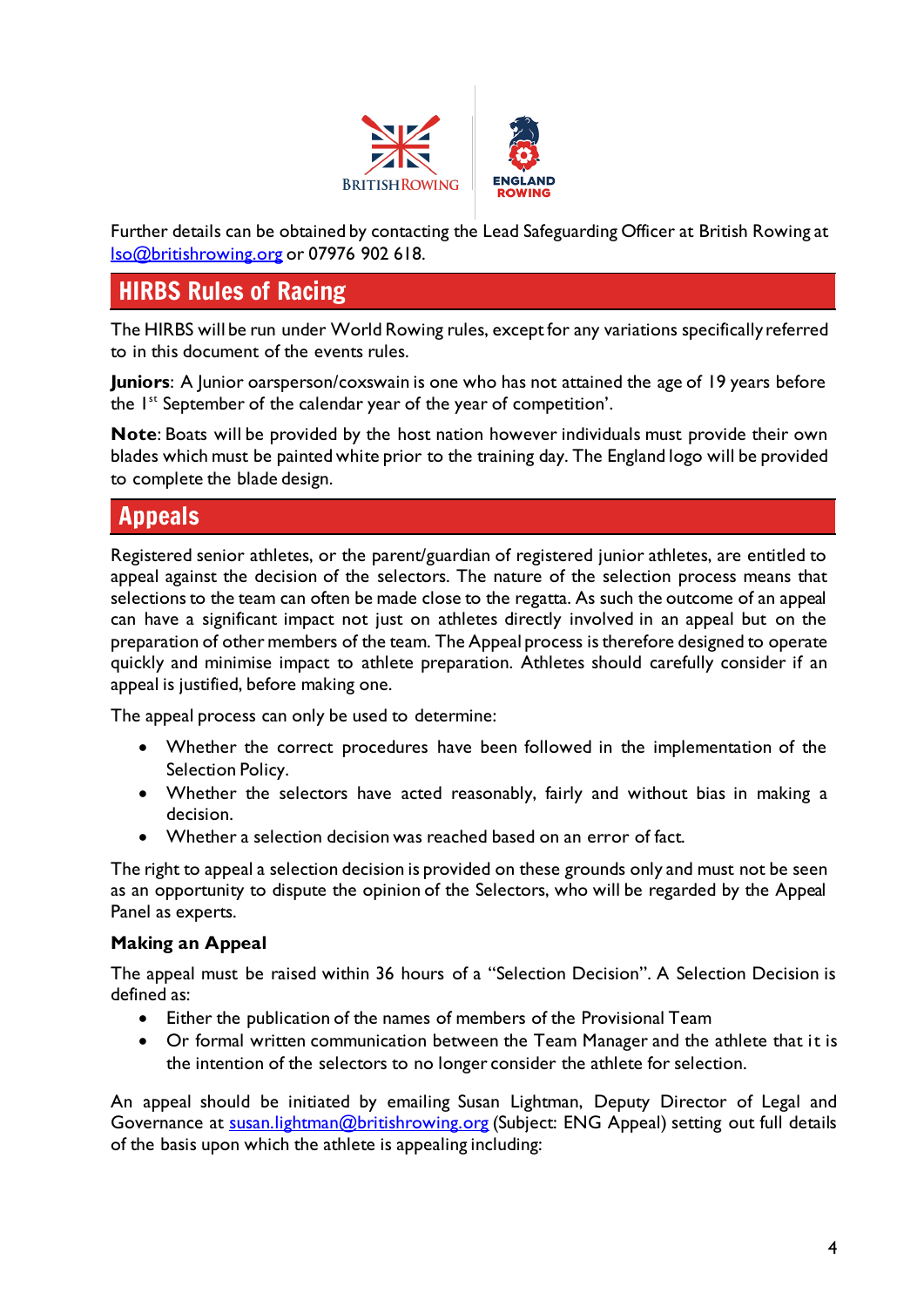

- The appellant's name, address and contact details. If the Athlete is under eighteen years of age it shall also include their date of birth and the name(s) and contact details of their parent or carer.
- Details of the decision being appealed.
- Details of the ground(s) of appeal upon which the Athlete relies, including the precise manner in which the Athlete alleges that the selection criteria have not been applied or in which the procedure set out in the applicable selection Policy or Process has not been followed; and
- Any documents or written evidence upon which the Athlete relies in support of his or her appeal. These documents must be relevant specifically to the Athlete's grounds of appeal.
- An email or postal address for correspondence.

If the athlete fails to submit an appeal within the time limit, they will automatically lose the right of appeal.

An appeal hearing will take place virtually by videocall on Wednesday  $29<sup>th</sup>$  June 2022 (or additionally the  $30<sup>th</sup>$  as required). The appeal will be conducted by written and/or verbal submissions on behalf of the Appellant and British Rowing only. The Appeal Panel may request further information during this hearing. The Appeal Panel may make their deliberations in person or remotely as they in their absolute discretion decide.

The Appeal Panel will either:

- Reject the appeal and confirm the decision of the selectors
- Uphold the appeal and inform the Selectors that errors have been identified in the conduct of the selection process and request that a new selection decision be made as soon as is reasonably practicable.

The Appeal Panel will seek to reach its conclusion within 24 hours of the appeal hearing and will inform all interested parties as to their decision via email as soon as possible.

#### **Appeal Panel**

Three members of the British Rowing Disciplinary & Grievance Panel will be selected to form the Appeal Panel. Any individual directly involved with the athlete making the appeal or who was involved with the selection process may not sit on the Appeal Panel.

## Anti-Doping Policy

All competitors, coaches and support staff are bound by the UK Anti-Doping Rules as adopted by British Rowing. The full Anti-Doping Policy can be found on British Rowing's Policies and [Guidance webpage.](http://www.britishrowing.org/about-us/policies-guidance/)

All competitors, coaches and support staff attending England Team Trials must have attended British Rowing's iRowClean education in the current season prior to the HIRR. A parent/carer